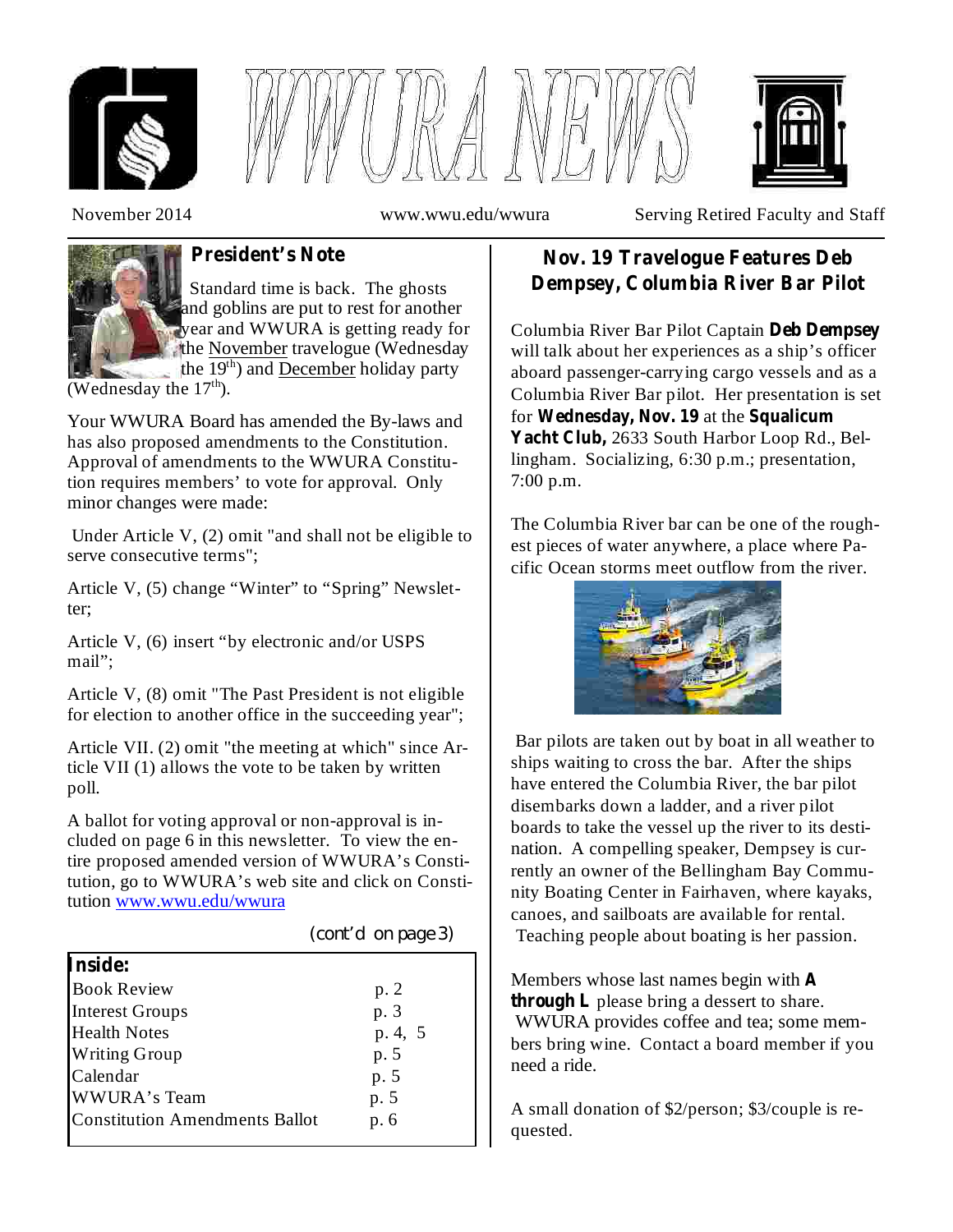## **Book Review**

## **by Elizabeth Gilbert: a review** *The Signature of All Things*

Our author of today's novel is also the author of *Eat, Pray, Love* – much loved and much reviled. In it, Gilbert won me over by the sheer authenticity of her voice. She repulsed many readers by focusing on herself. In *The Signature of All Things*, Gilbert redeems herself—if she needs redeeming—with a beautifully told tale of a fascinating woman.

Signature is the story of Alma Whittaker, a brilliant woman born in 1800 who lives through most of the 19<sup>th</sup> century. Her brilliance shines through in mathematics, languages, literature, but most of all in biology. The novel begins with the boyhood escapades of her father, who thrives in England as a thief of rare plants, sails on Captain Cook's third voyage as a sort of assistant to Cook's botanist, travels the world, and ends as a savvy and thus wealthy purveyor of plants, especially rare and expensive ones, in Philadelphia. He is also a world-class curmudgeon. Thus Alma is born to privilege by her father's wealth, his intelligence, and his spectacular library.

Ms. Gilbert has populated her novel with a rich cast of beautifully drawn, highly individual characters. Among them is Prudence, Alma's beautiful, serious-minded adopted sister. Another is Retta, a fey girl, who attaches herself to Alma and Prudence and whose pixy qualities end in madness. There's also Ambrose Pike, who enters Alma's world and fascinates her with his mind and soul. They marry. Unfortunately for Alma, Ambrose desires not to have a body. Sent to a Whittaker vanilla plantation in Tahiti, after some years he dies. Seeking to understand him, Alma travels by ship around the Horn to Tahiti and meets, better to say collides with, Tomorrow Morning, a beautiful, powerful, magnetic Tahitian man of mysterious power. The cast of fascinating characters goes on, each drawn with particularity and fervor.

As her father's successor in business, Alma becomes a renowned expert on mosses. It is in pondering the variation in mosses that Alma arrives at, independently from Darwin, a theory of natural selection to explain variation in all life forms. She refuses into publish her theory because she considers it incomplete since she cannot explain by natural selection humankind's altruism, its selflessness—of which she is a complicated example. In the end, at age eighty-three, Alma achieves a sense of satisfaction, partly through a meeting with Alfred Russel Wallace, Darwin's barely recognized parallel developer of a theory of evolution.

But this is the barest hint of the riches of the novel . Alma father's travels the world. Alma herself travels to Tahiti and experiences exotic adventure. She spends her final years in Holland as head of the world's foremost botanic firm.

It's a rich tale, richly told. It fascinated me.

### **- Bob McDonnell**





Cushion Moss, Fern Moss & Patridge Berry

Rock Cap Moss Dicronum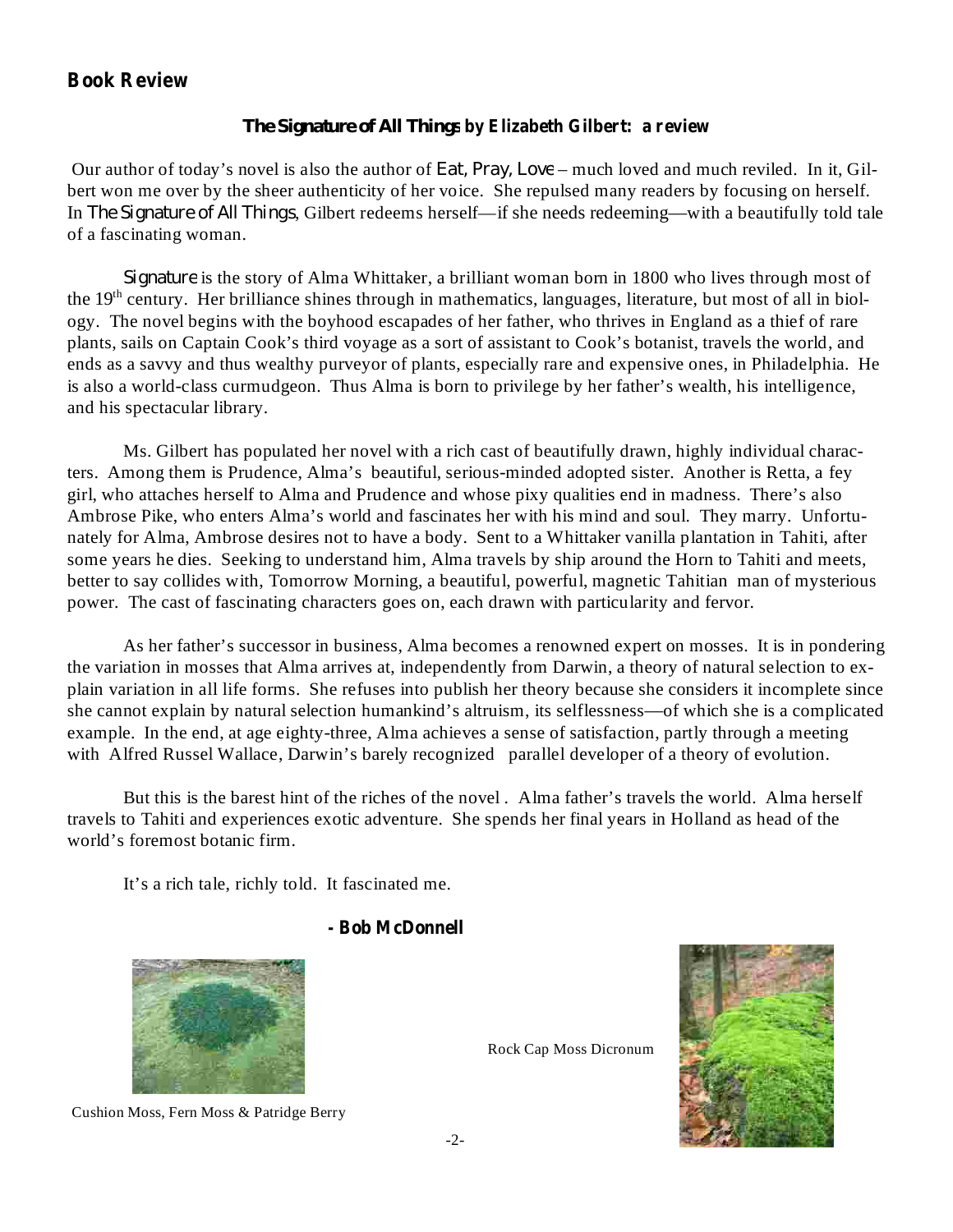## **NOVEMBER INTEREST GROUPS**

If you are interested in one of the groups please call or email the contact person.

BOOK GROUP--Donna Moore, 360-733-5769 <dfmoore12@gmail.com

We will meet Tuesday, Nov. 18th at 2:30 p.m. at Donna Moore's home at 346 Bayside Rd. November's book is Empire of the *Summer Moon* by S. C. Gwynne December's book is Short Night *of the Shadow Catcher by Tim Egan*

BRIDGE GROUP--Barb Evans, 360-650-9724, <br/>barbandhoward@comcast.net We will meet Tuesday, November 25th at 1:30 p.m. at Janet Berg's home, 1029 16th St., 733-4654, <janetlila@hotmail.com

INFORMAL DINING -- Janet Berg, 360-733-4654, <janetlila@hotmail.com Meets in small groups each month at member's homes.

OPERA GROUP--Evelyn Ames, 360-734-3184, <evelyn.ames@wwu.edu

This group attends the opera independently or in small groups. Call Evelyn if you need a ride. Metropolitan Opera HD Series for 2014-2015, check this website for cast and dates of encores: http:// www.metoperafamily.org/metopera/liveinhd/LiveinHD.aspx In the left corner is Participating Theaters (click on United States and/or Canada for listing). There are 10 HD showings this season. Running times of each opera are listed at main web site.

November 22 - Rossini's *Barbiere di Siviglia* Encore - November 26 at 6:30 p.m.

December 13 - Wagner's *Die Meistersinger von Nurnberg*

Lincoln Theater in Mt. Vernon: http://www.lincolntheatre.org/welcome (click on calendar)

Check the Pickford Film Center for European opera showings:

http:/pickfordfilmcenter.org/

SKIING - Charlie Way, 360-734-0649. Winter is coming!! Check with Charlie if you are interested in skiing.

WRITER'S GROUP - Evelyn Wright, 676-0227,<ewright410@comcast.net Meets twice a month. The group is kept small so there is time for reading and critiquing each other's work.

ستود وستود والمتود وستود والمتود والمتود ومسود والمتود والمتود ومتنون والمتود ومسود والمتود والمتود والمتودد المتودد

**President's Note,** *cont'd*

Anyone interested in putting archival skills to use? We are looking for someone to archive the history of WWURA. Please let Board members know if this task interests you!

We welcome your comments about WWURA events, our Newsletter and encourage members to promote WWURA membership to those who have recently retired from WWU or from other institutions and those who participate in WWU activities (e.g., Academy for Lifelong Learning).

Hope to see you at the upcoming travelogue. View the exploits of a Columbia River Bar Pilot!

### **- Evelyn Ames**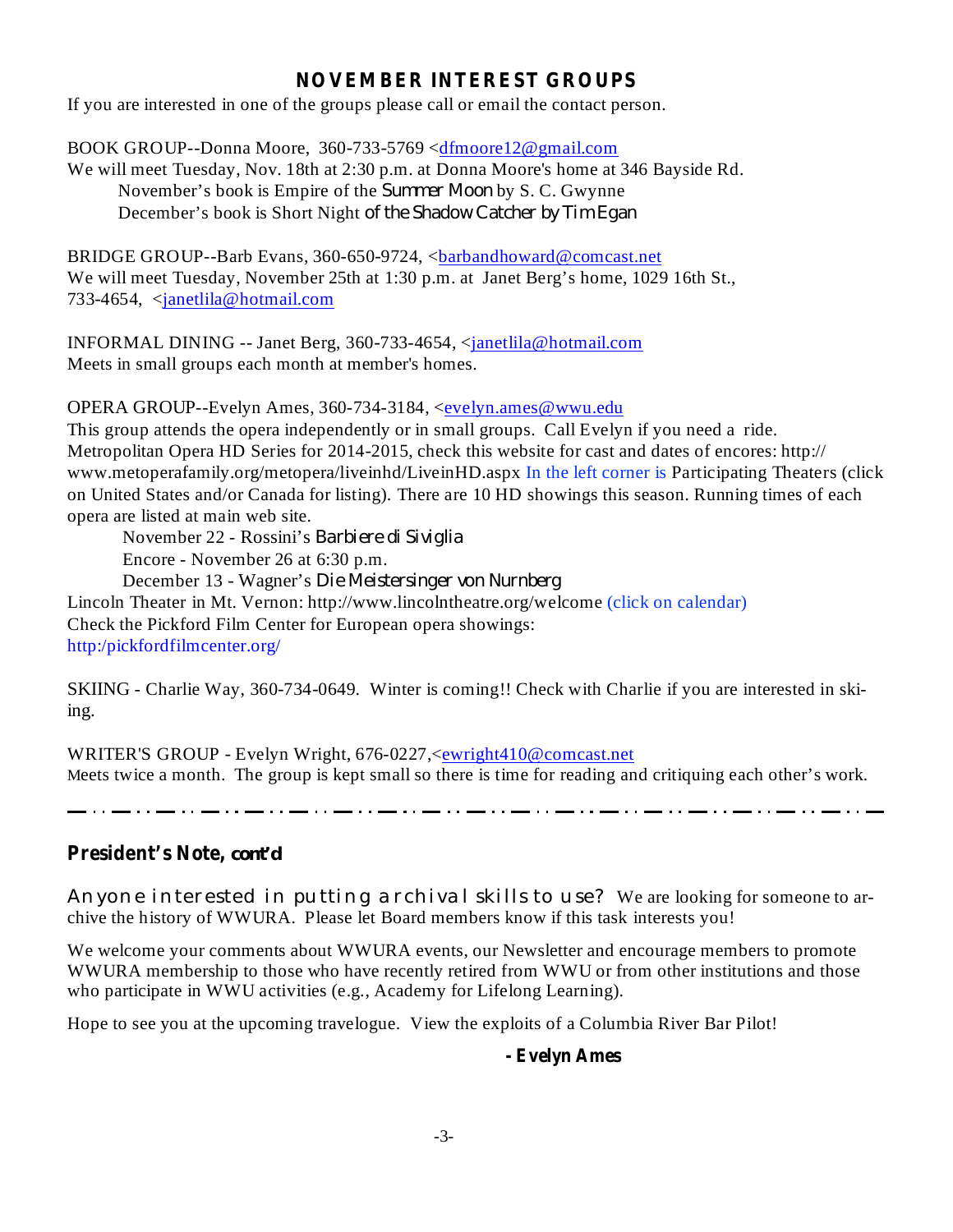# **November 2014 Health Notes by Evelyn Ames**

# **Symptoms/Transmission/Treatment/Prevention of Seasonal Flu**

Historically, influenza has been documented since early times (Egyptian/Greek/Roman). According to the World Health Organization, influenza has historically been a major threat to human health. "Every year seasonal influenza affects from 5% to 15% of the world's population and causes an estimated 250 000 to 500 000 deaths worldwide. Novel influenza A virus strains can cause sporadic pandemics, such as the 1918 "Spanish flu" that killed at least 3% of the world's population. Although recent influenza pandemics, including the A (H1N1) pandemic in 2009, have been less severe, they nevertheless serve as vivid reminders of people's vulnerability to communicable respiratory viruses." Bulletin of the World Health Organization Volume 90, Number 4, April 2012, 245-320. It was estimated that the 1918 (a virulent H1N1 influenza) "killed an estimated 50 million people worldwide. The illness quickly created respiratory distress and pneumonia in its victims with a distinct peak of deaths in young adults 20–40 years of age." (http://www.historyofinfluenza.com/spanish.aspx)

According to CDC (http://www.cdc.gov/flu/about/season/flu-season-2014-2015.htm), it is not possible to predict what this flu season will be like. Flu seasons are unpredictable and the timing, severity, and length of the season usually varies from one season to another. For more information about how flu viruses change, visit How the Flu Virus Can Change(http://www.cdc.gov/flu/about/viruses/change.htm). Flu activity most commonly peaks in the U.S. between December and February, but seasonal flu activity can begin as early as October and continue to occur as late as May.

**Causes of influenza (flu):** The flu, a contagious upper respiratory illness, is caused by one of several flu viruses and can cause mild to severe illness. It usually comes on suddenly and may include symptoms of fever (usually high), headache, extreme tiredness, dry cough, sore throat, runny or stuffy nose, muscle aches, and more likely in children, possible stomach symptoms such as nausea, vomiting, and diarrhea. The most familiar aspect of the flu is the way it can "knock you off your feet." The fever typically tends to decline on the second or third day. Flu viruses are classified as Types A, B, and C; Type A has a number of subtypes. The viruses are frequently named after the geographical locations from which the viruses originate (e.g., Hong Kong, Russian, Asian, etc.). Individuals most vulnerable to serious effects of the flu are older adults, infants, and immune-compromised persons. (January 2009 WWURA Health Notes). Also, People at risk: http://www.cdc.gov/flu/about/disease/high\_risk.htm and American Indians and Alaskan Natives[1.1 MB, 2

pages](http://www.cdc.gov/flu/pdf/freeresources/native/protect\_circle\_life\_factsheet.pdf).

**Transmitting the flu:** The main transmission way is from person to person in respiratory droplets of healthy adults may be able to infect others beginning 1 day **before** symptoms develop and up to 5 days af**ter** becoming sick. Children may pass the virus for longer than seven days. ( *January 2009 WWURA* coughs and sneezes ("droplet spread"). For example, touching contaminated surfaces where people have coughed or sneezed on places such as phones, tables, money and then touching one's nose or mouth. Most *Health Notes).*

**Treatment:** Antiviral drugs are used in treating the flu. Antiviral drugs are prescription medicines (pills, liquid or an inhaled powder) used against the flu. Two FDA-approved influenza antiviral drugs recommended by CDC this season are Tamiflu® (generic name oseltamivir) and Relenza® (generic name zanamivir) are not sold over-the-counter. They are available only with a prescription from a doctor or health care provider. Antiviral drugs differ from antibiotics, which fight against bacterial infections. http://www.cdc.gov/flu/aHYPERLINK "http://www.cdc.gov/flu/antivirals/index.htm"nHYPERLINK "http://www.cdc.gov/flu/antivirals/index.htm"tivirals/index.htm. Information about taking care of yourself and taking care of others with flu is at this site, too.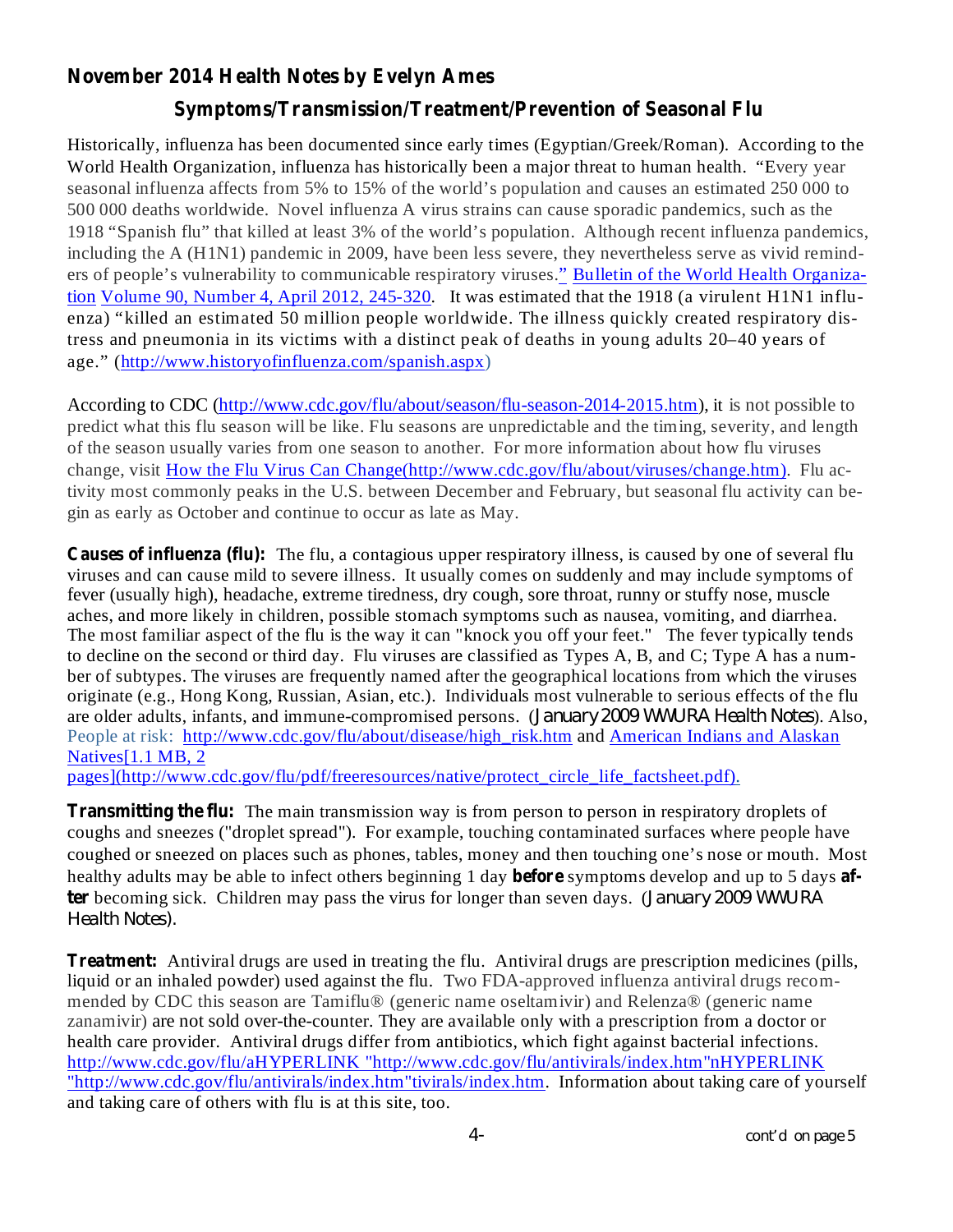# **Writing Group**

Our dear friend and sister writer Amelia Pryor passed away on Oct. 17, 2014. Evelyn Wright has written this poem to remember Amelia as a witty, clever writer. Each meeting we looked forward to more adventures with her Spanish lover Valentin. We will miss Amelia and her storytelling talent.

## **A Story**

#### **for Amelia**

 Enraptured , we waited for each chapter of her unfolding adventures , her quest for love in Espa'na. We held our breath when she headed for the village taberna and drank vino tinto with Valentin. Fearless, she dropped by his casa. He, dauntless and domestic, cooked something up and washed the dishes.

Is this story true? we wanted to know. She nodded, and promised a new chapter next week, celebrating love and memory, reading to the end of the story.

#### **Evelyn Wright** -

## **Health Notes, cont'd**

Prevention: Medical opinion is that a flu vaccine is still the first and best way to prevent influenza. Washing hands and covering sneezes are important, too!

**Is it a cold or is it influenza?** In general, the flu is worse than the common cold, and symptoms such as fever, body aches, extreme tiredness, and dry cough are more common and intense. Colds are usually milder. People with colds are more likely to have a runny or stuffy nose. Colds generally do not result in serious health problems, such as pneumonia, bacterial infections, or hospitalizations. http://www.cdc.gov/flu/about/qa/coldflu.htm

## **WWURA Calendar**

**November 2014** 4—Board Meeting 19—Travelogue—"Life of a Columbia River Bar Pilot"

**December 2014 17—** *Holiday Party* 2—Board Meeting

**January 2015** 6—Board Meeting 21—Travelogue

# **WWURA's Team**

WWURA's Jingle Bell Run/Walk team is looking for more people to register for our fream. You *don't have to walk* but *donations* to our team *help* with local programs and research about arthritis.

Check the October Newsletter for directions for registering on-line.

Thanks, Evelyn Ames